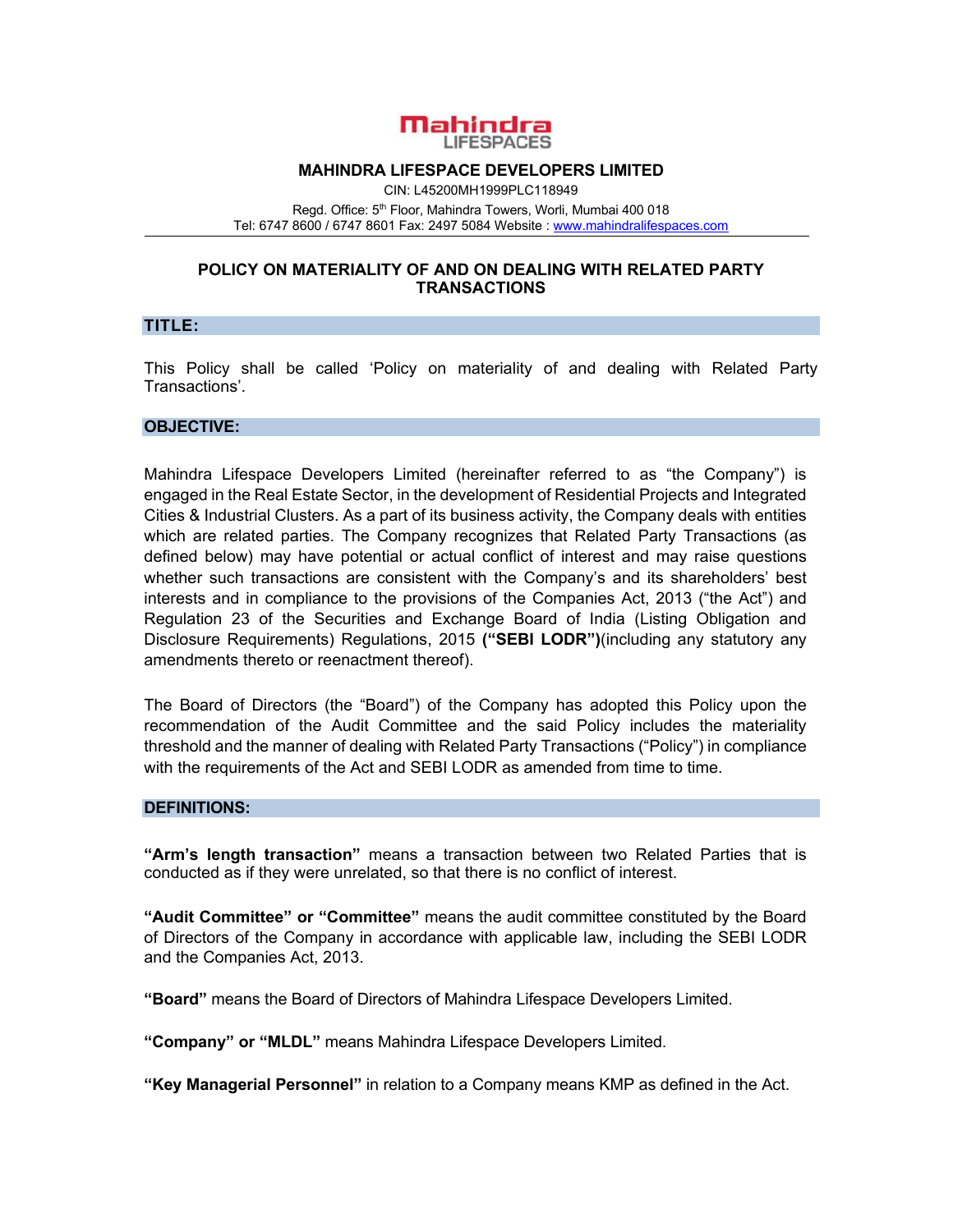**"Listed Subsidiary"** means a subsidiary of the Company which is a listed entity under the SEBI LODR and to which Regulations 15(2) and 23 of the SEBI LODR are applicable.

**"Material Related Party Transaction"** means a transaction with a Related Party where the transaction/transactions to be entered into individually or taken together with previous transactions during a financial year, exceeds rupees one thousand crore or ten percent of the annual consolidated turnover of the Company as per the last audited financial statements of the Company, whichever is lower.

Notwithstanding the above, a transaction involving payments made to a Related Party with respect to brand usage or royalty shall be considered Material if the transaction(s) to be entered into individually or taken together with previous transactions during a financial year, exceed five percent of the annual consolidated turnover of the Company as per the last audited financial statements of the Company.

**Material Modifications** means any change in the approved terms which has a financial implication of 25% or more of the contract/transaction value or Rs 5 crore, whichever is lower.

**"Policy"** means this Policy, as amended from time to time.

**"Related Party"** means a related party as defined under the Companies Act, 2013 or rules made thereunder and under SEBI LODR as amended from time to time.

**"Related Party Transactions" or "RPTs"** shall mean such transactions as specified under Act or rules made thereunder and under Regulation 2(1)(ZC) of SEBI LODR, as amended from time to time.

**"Relative"** means a relative as defined under Section 2(77) of the Companies Act, 2013 and under Regulation 2(1)(ZD) of SEBI LODR, as amended from to time.

**"Transaction"** with a related party shall be construed to include a single transaction or a group of transactions.

Any other term not defined herein shall have the same meaning as defined in the Companies Act, 2013, SEBI LODR, SEBI Act, Securities Contracts (Regulation) Act, 1956 or any other applicable law or regulation, unless the context otherwise require.

# **IDENTIFICATION OF RELATED PARTIES & TRANSACTIONS:**

Every Director will be responsible for providing a declaration containing the following information to the Company Secretary on an annual basis and whenever there is a change in the information provided:

- 1. Names of his / her Relatives;
- 2. Partnership firms in which he / she or his / her Relative is a partner;
- 3. Private Companies in which he / she or his / her Relative is a member or a Director;
- 4. Public Companies in which he / she is a Director and holds along with his/her Relatives more than 2% of paid up share capital;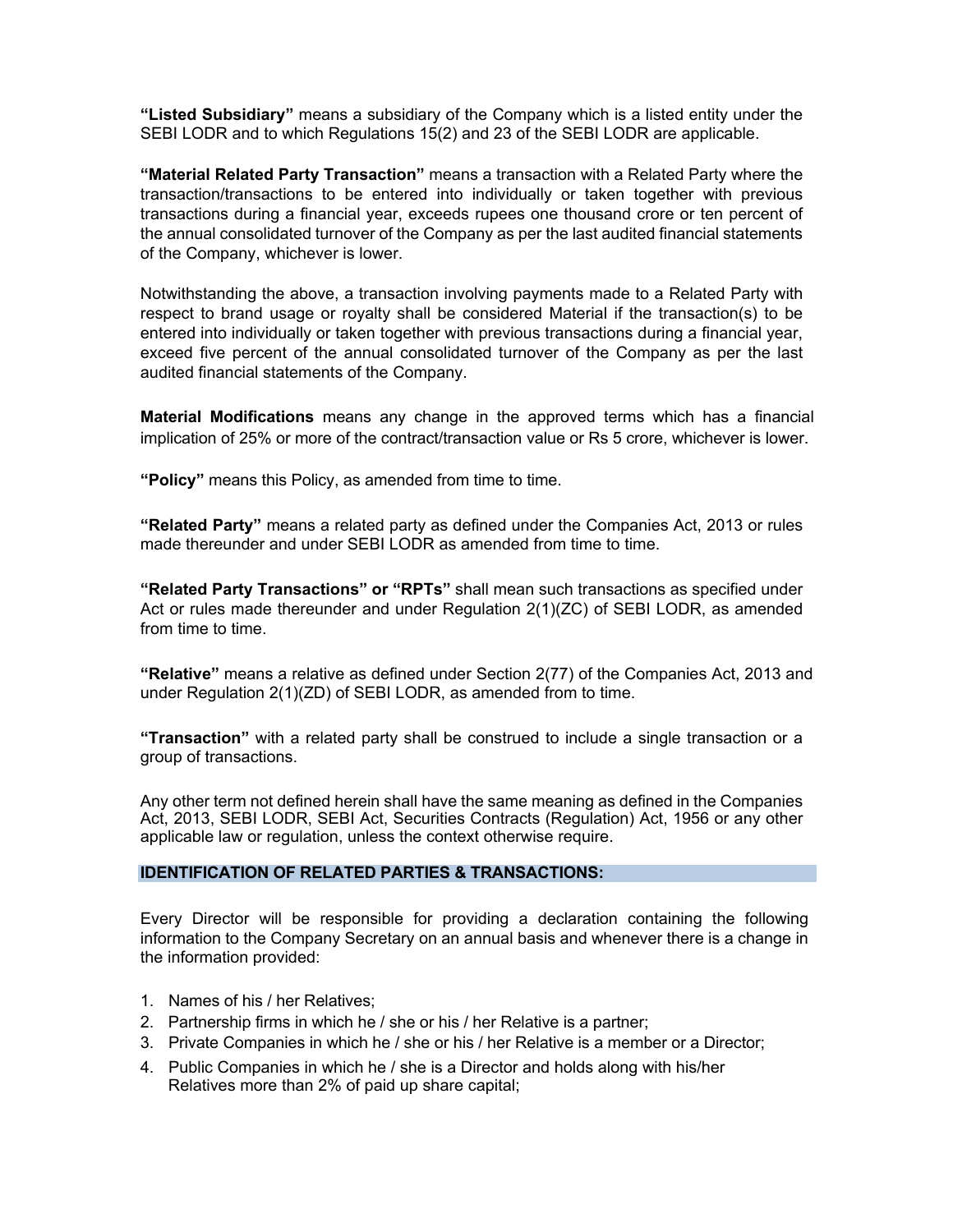- 5. Any Body Corporate whose Board of Directors, Managing Director or Manager is accustomed to act in accordance with his / her advice, directions or instructions; and
- 6. Persons on whose advice, directions or instructions, he / she is accustomed to act (other than advice, directions or instructions obtained from a person in professional capacity).

Every Key Managerial Personnel of the Company / Holding Company will be responsible for providing a declaration containing the following information to the Company Secretary on an annual basis and whenever there is a change in the information provided:

- 1. Names of his / her Relatives;
- 2. Partnership firms in which he / she or his / her Relative is a Partner;

Every Director, Key Managerial Personnel, officers authorized to enter into contracts/ arrangements will be responsible for providing prior Notice to the Chief Financial Officer with a copy to the Company Secretary of any potential Related Party Transaction. They will also be responsible for providing additional information about the transaction that the Board / Committee may request, for being placed before the Committee and the Board.

Besides the above, the Company will also identify other Related Parties as required under the Companies Act, 2013 and under SEBI LODR , as amended from time to time.

Any transaction by the Company with a Related Party will be regulated as per this Policy.

## **APPROVAL OF RELATED PARTY TRANSACTIONS:**

- 1. All Related Party Transactions and subsequent modifications shall be subject to the prior approval of the Audit Committee whether at a meeting or by resolution by circulation or any other manner as provided by the Act or Rules made thereunder.
- 2. Only those Members of the Audit Committee, who are Independent Directors, shall approve Related Party Transactions.
- 3. A Related Party Transaction to which the subsidiary of the Company is a party but the Company is not a party, shall require prior approval of the Audit Committee of the Company if the value of such transaction whether entered into individually or taken together with previous transactions during a financial year exceeds ten per cent of the annual consolidated turnover of the Company, as per the last audited financial statements of the Company.
- 4. With effect from 1<sup>st</sup> April, 2023, a Related Party Transaction to which the subsidiary of the Company is a party but the Company is not a party, shall require prior approval of the Audit Committee of the Company if the value of such transaction whether entered into individually or taken together with previous transactions during a financial year, exceeds ten per cent of the annual standalone turnover, as per the last audited financial statements of the subsidiary.
- 5. Prior approval of the Audit Committee of the Company shall not be required for a Related Party Transaction to which the Listed Subsidiary is a party but the Company is not a party, if regulation 23 and sub-regulation (2) of regulation 15 of SEBI (LODR) Regulation, 2015 are applicable to such Listed Subsidiary.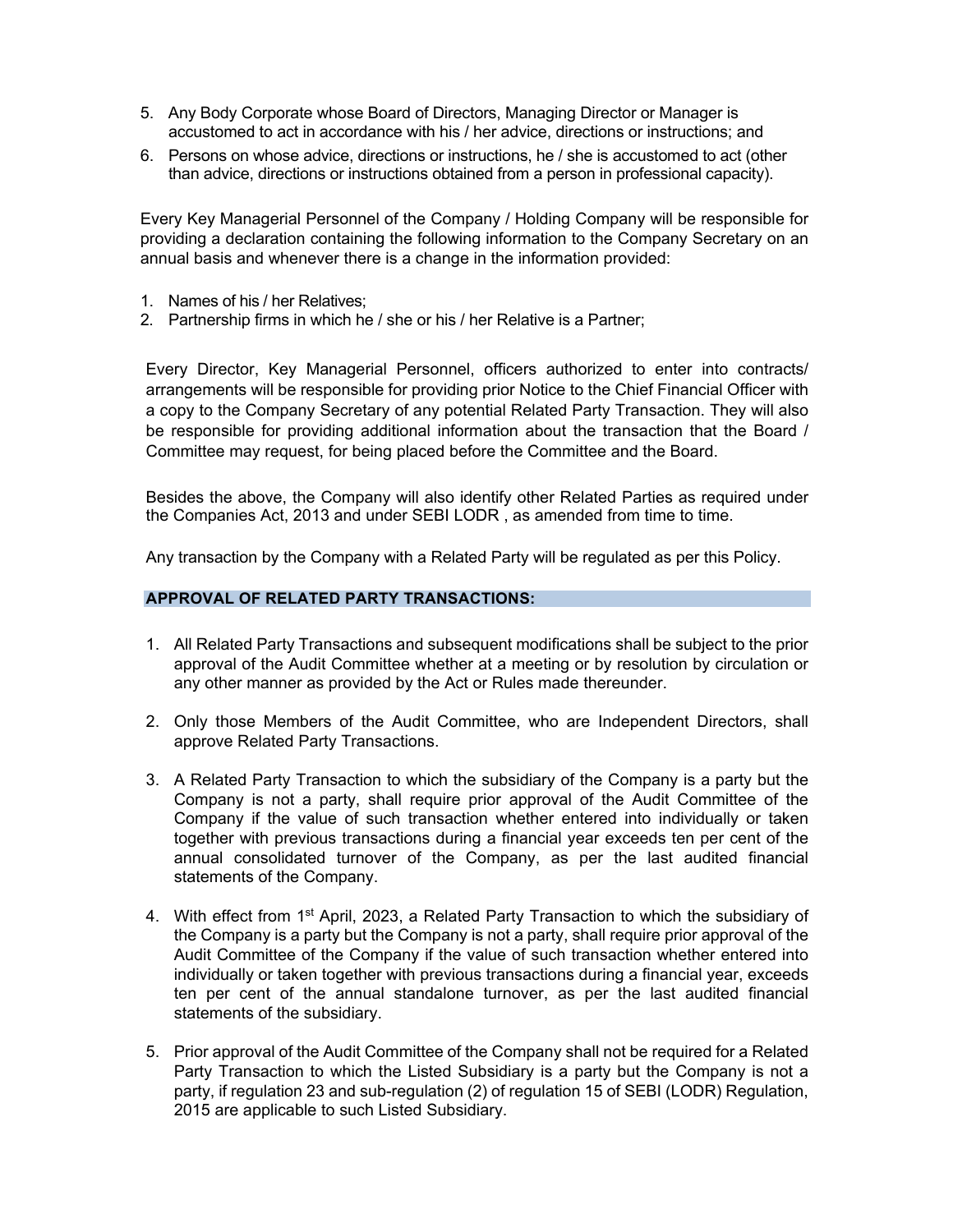For Related Party Transactions of unlisted subsidiaries of a Listed Subsidiary of the Company as referred above, the prior approval of the Audit Committee of the Listed Subsidiary shall suffice.

Further:

- In case of transaction, other than transactions referred to in Section 188 of the Act, and where Audit Committee does not approve the transaction, it shall make its recommendations to the Board.
- In case any transaction involving any amount not exceeding one crore rupees is entered into by a Director or Officer of the Company without obtaining the approval of the Audit Committee and it is not ratified by the Audit Committee within three months from the date of the transaction, such transaction shall be voidable at the option of the Audit Committee and if the transaction is with the Related Party to any Director or is authorized by any other Director, the Director concerned shall indemnify the Company against any loss incurred by it.

Where the Company and/or any of its subsidiaries enters into a contract / transactions with a Related Party, which stipulates details of every transaction like nature of the transaction, period of transaction, contract price or methodology of price determination, maximum amount of transaction , credit terms etc., prior approval once given by the Audit Committee of the Company would suffice and Audit Committee would only note the transactions that are entered into pursuant to such master agreement and will not require any additional approval of the Audit Committee unless the Company proposes to enter into Modification of the referred contract/transaction with a Related Party or the concerned subsidiary proposes to enter into Material Modification of the referred contract/transaction with a Related Party.

The Audit Committee may grant omnibus approval for the proposed Related Party Transaction subject to the following conditions:

- 1. The Audit Committee shall lay down the criteria for granting omnibus approval in line with the policy on Related Party Transactions of the Company and such approval shall be applicable in respect of transactions which are repetitive in nature;
- 2. The Audit Committee shall satisfy for following criteria while making omnibus approval and that such approval is in the interest of the Company:
	- a. Such omnibus approval shall specify the following:
		- i. Name(s) of Related Party
		- ii. Nature of transaction
		- iii. Period of transaction
		- iv. Maximum amount of transaction that can be entered into;
		- v. The indicative base price / current contracted price and the formula for variation in the price, if any, and;
		- vi. Such other conditions as the Audit Committee may deem fit.

In cases where the need for Related Party Transaction cannot be foreseen and details as required above are not available, the Audit Committee may grant omnibus approval for such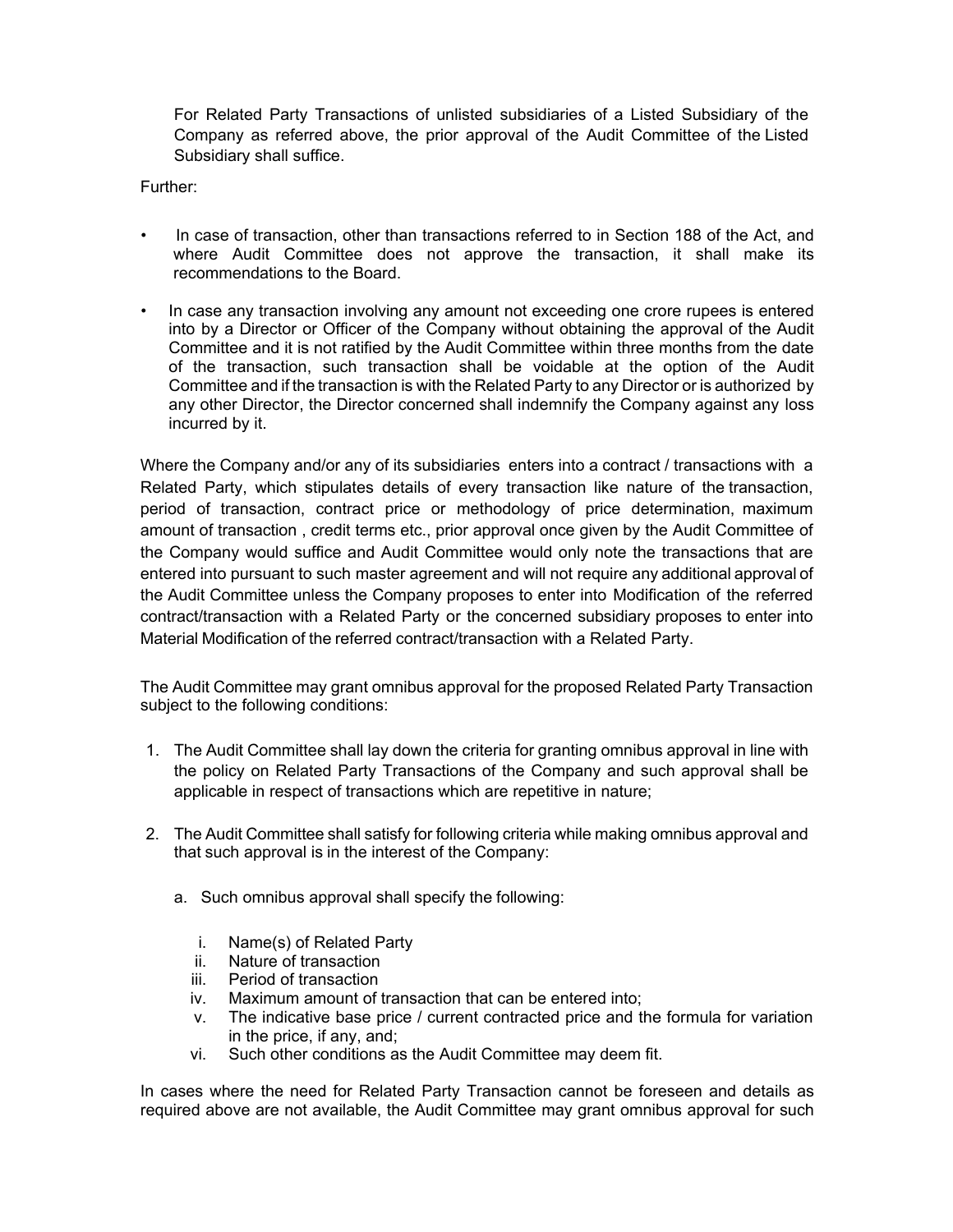transactions subject to their value not exceeding Rs. One Crore per transaction or such amount as may be prescribed from time to time.

All Omnibus approvals granted pursuant to Companies Act, 2013 and SEBI LODR shall be valid for a period not exceeding one financial year and shall require fresh approvals after the expiry of such financial year. However, the Committee shall review, on a quarterly basis, the details of Related Party Transactions entered into by the company pursuant to each of the omnibus approval given.

These provisions shall not apply to a transaction, other than a transaction referred to in section 188, between a holding Company and its wholly owned subsidiary Company.

A member of the Committee who has a potential interest in any Related Party Transaction will not remain present at the meeting when such Related Party Transaction is considered.

The Board would approve such Related Party Transactions as are required to be approved under Companies Act, 2013 and/or SEBI LODR and/or transactions referred to it by the Audit Committee.

Where any director is interested in any Related Party Transaction, such director will not remain present at the meeting when such Related Party Transaction is considered.

# **Information to be reviewed by the Board/Audit Committee for approval of Related Party Transaction(s)**

To review a Related Party Transaction, the Board/ Audit Committee will be provided with all the relevant information pertaining to the Related Party Transaction, including:

- a. Type, material terms and particulars of the proposed transaction;
- b. Name of the Related Party and its relationship with the listed entity or its subsidiary, including nature of its concern or interest (financial or otherwise);
- c. Tenure of the proposed transaction (particular tenure shall be specified);
- d. Value of the proposed transaction;
- e. The percentage of the listed entity's annual consolidated turnover, for the immediately preceding financial year, that is represented by the value of the proposed transaction (and for a Related Party Transaction involving a subsidiary, such percentage calculated on the basis of the subsidiary's annual turnover on a standalone basis shall be additionally provided).
- f. If the transaction relates to any loans, inter-corporate deposits, advances or investments made or given by the listed entity or its subsidiary:
	- i. details of the source of funds in connection with the proposed transaction;
	- ii. where any financial indebtedness is incurred to make or give loans, inter-corporate deposits, advances or investments, nature of indebtedness; cost of funds; and tenure;
	- iii. applicable terms, including covenants, tenure, interest rate and repayment schedule, whether secured or unsecured; if secured, the nature of security; and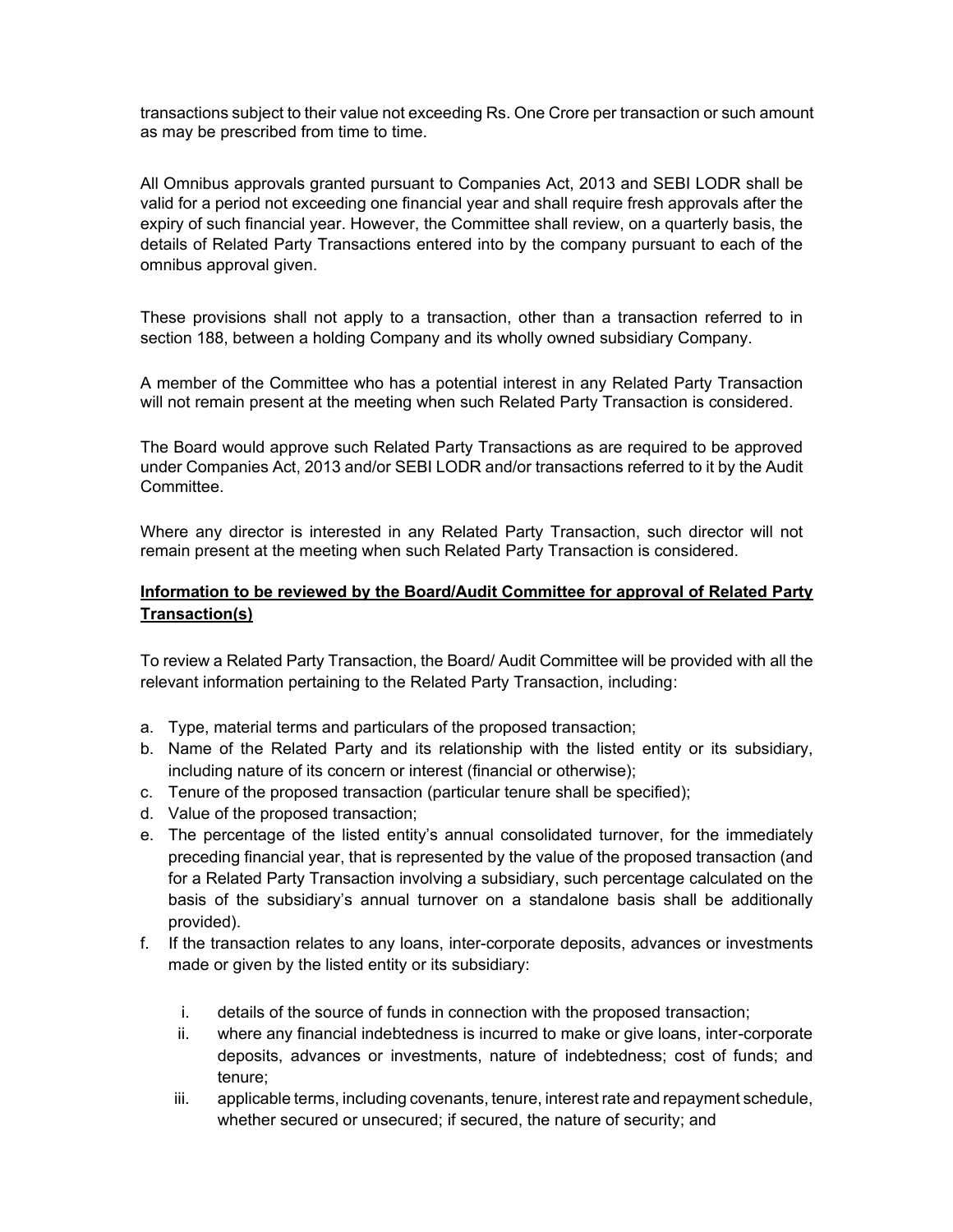- iv. the purpose for which the funds will be utilized by the ultimate beneficiary of such funds pursuant to the Related Party Transaction.
- g. Justification as to why the Related Party Transaction is in the interest of the listed entity;
- h. A copy of the valuation or other external party report, if any such report has been relied upon;
- i. Percentage of the counter-party's annual consolidated turnover that is represented by the value of the proposed Related Party Transaction on a voluntary basis;
- j. Any other information that may be relevant

The audit committee shall also review the status of long-term (more than one year) or recurring Related Party Transaction(s) on an annual basis.

In determining whether approval needs to be accorded to a Related Party Transaction, the Board/ Audit Committee will consider the following factors:

- Whether the terms of the Related Party Transaction are fair to the Company and would apply on the same basis as if the transaction did not involve a Related Party;
- Whether there are any compelling business reasons for the Company to enter into the Related Party Transaction and the nature of alternative transactions, if any;
- Whether the Related Party Transaction would impair the independence of an otherwise Independent Director;
- Whether the Related Party Transaction would present a conflict of interest for any Director, or KMP of the Company, taking into account the size of the transaction, the overall interest of the Director, KMP or other Related Party, the direct or indirect nature of the Director's, KMP's or other Related Party's interest in the transaction and the ongoing nature of any proposed relationship and any other factors the Board/ Audit Committee deem fit to consider.

Further, in terms of the provisions of the SEBI LODR all Material Related Party Transactions and subsequent material modifications, as may be prescribed from time to time, shall require requisite approval of shareholders of the Company (unless it is exempted pursuant to the provisions of SEBI LODR) and no Related Parties shall vote to approve on such resolution(s) whether the entity is a related party to the particular transaction or not.

Provided that prior approval of the shareholders of the Company shall not be required for a Related Party Transaction to which the Listed Subsidiary is a party, but the Company is not a party.

Explanation: For Related Party Transactions of unlisted subsidiaries of a Listed Subsidiary of the Company as referred above, the prior approval of the shareholders of the Listed Subsidiary shall suffice.

# **Transactions exempted from prior approval of the Audit Committee and Shareholders**

As provided in the Listing Regulations, the transactions entered into between: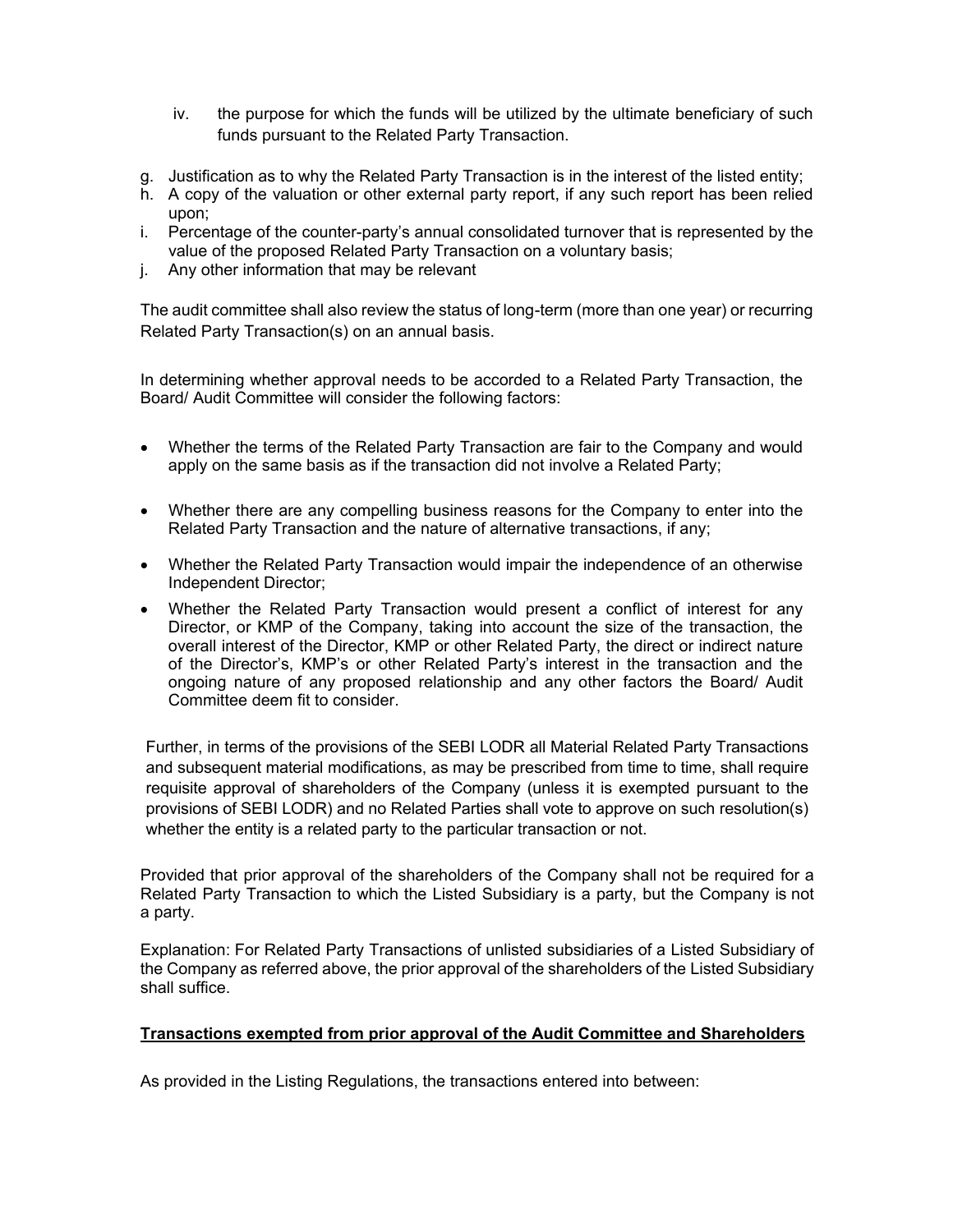- i. the holding company and its wholly owned subsidiary whose accounts are consolidated with such holding company and placed before the shareholders at the general meeting for approval;
- ii. two wholly owned subsidiaries of the listed holding company, whose accounts are consolidated with such holding company and placed before the shareholders at the general meeting for approval,

shall not be required to follow the provisions related to prior approval of Audit Committee of the Company or prior approval of shareholders of the Company, as the case may be.

# **Information to be provided to shareholders for consideration of Related Party Transaction(s)**

The notice being sent to the shareholders seeking approval for any proposed Related Party Transaction shall, in addition to the requirements under the Companies Act, 2013, include the following information as a part of the explanatory statement:

- a. A summary of the information provided by the management of the Company to the Audit Committee as specified above;
- b. Justification for why the proposed transaction is in the interest of the Company;
- c. Where the transaction relates to any loans, inter-corporate deposits, advances or investments made or given by the Company or its subsidiary, the details specified above.
- d. A statement that the valuation or other external report, if any, relied upon by the Company in relation to the proposed transaction will be made available through the registered email address of the shareholders;
- e. Percentage of the counter-party's annual consolidated turnover that is represented by the value of the proposed Related Party Transaction, on a voluntary basis;
- f. Any other information that may be relevant.

All Related Party Transactions pursuant to Section 188 of the Companies Act, 2013 which are not in the ordinary course of business and / or not an Arms' length basis and which crosses the threshold limits prescribed under Companies Act, 2013 from time to time, shall also require the requisite approval of shareholders of the Company through resolution.

The voting rights of the interested and non-interested Related Parties shall be governed by the applicable provisions of the Act, Listing Regulations and any other applicable law, from time to time.

"Ordinary course of business" would include usual transactions, customs and practices undertaken by the Company to conduct its business operations and activities and all such activities which the Company can undertake as per the Memorandum & Articles of Association of the Company.

In case, the shareholders do not approve a Related Party Transaction, the Board / Audit Committee, as appropriate, may direct additional actions including, but not limited to, immediate discontinuation or rescission of the transaction, or modification of the transaction to make it acceptable to shareholders for approval.